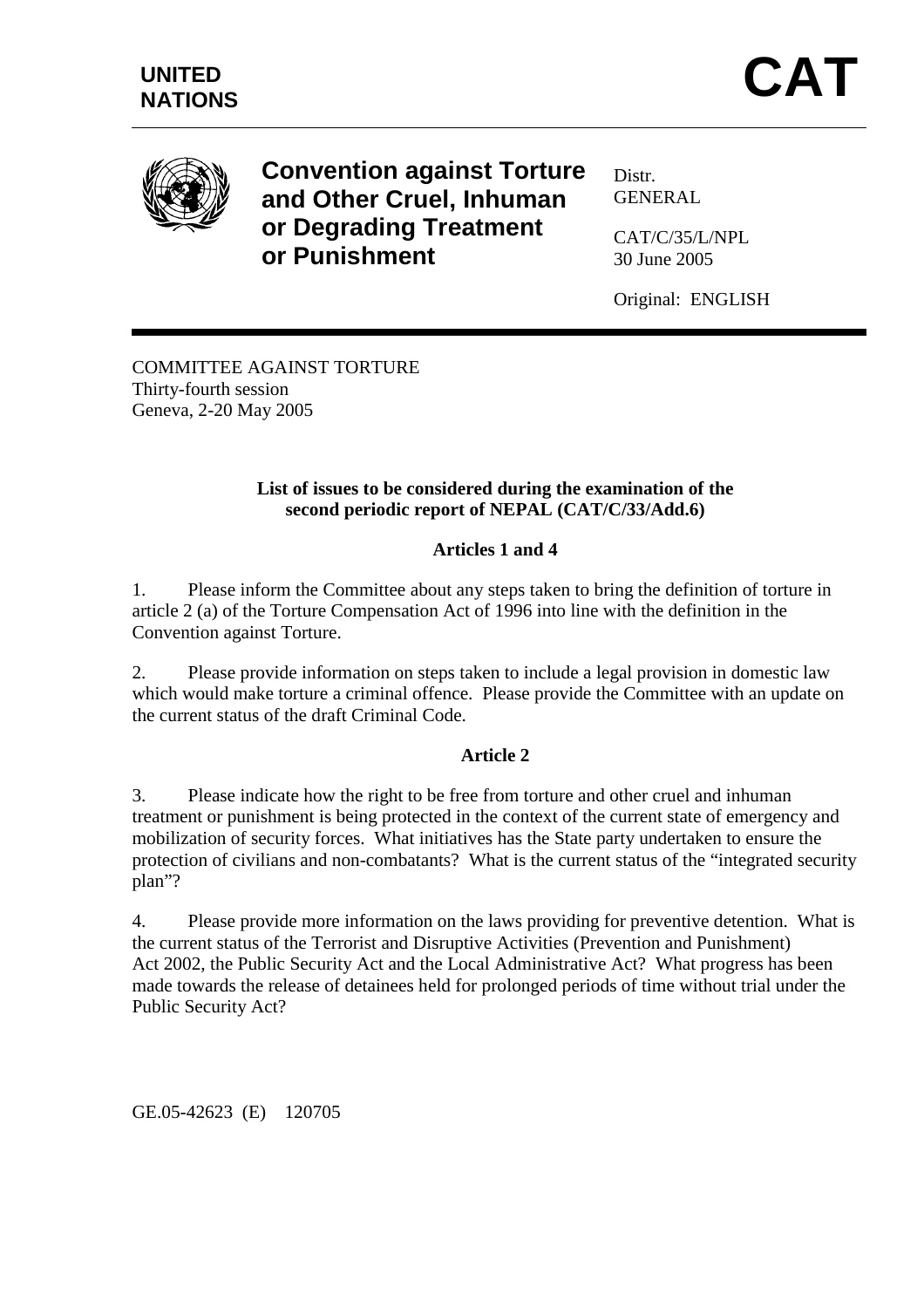CAT/C/35/L/NPL page 2

5. Has the State party taken any measures to ensure that members of the judiciary at all levels receive support and training in order to raise their awareness of domestic and international human rights standards and to strengthen their integrity and independence as judges? How does the State party ensure that court orders, including habeas corpus, are respected and implemented by the law enforcement authorities?

6. Please provide more detailed information on the new institutions for the protection and promotion of human rights. What measures are taken to ensure that their functions are public and transparent?

7. Please inform the Committee about any financial and other support provided by the State party to the National Human Rights Commission? Will monitors be given powers to visit all places of detention, including army barracks, without prior notice?

8. Does the State party envisage signing the Human Rights Accord drafted and proposed by the National Human Rights Commission?

9. Please tell the Committee whether legislation prohibiting torture and cruel, inhuman and degrading treatment contains specific provisions regarding gender-based breaches of the Convention, including sexual violence. Please also describe the effective measures taken to monitor the occurrence of, and to prevent such acts, and provide data, disaggregated by the sex, age and ethnicity of the victims, and information on investigation, prosecution and punishment of the perpetrators.

## **Article 3**

10. Please inform the Committee about the specific safeguards in place against non-refoulement to a State where there are substantial grounds for believing that a person would be in danger of being subjected to torture, and the practice of the State party in this respect. Please provide examples of cases where the authorities did not proceed with extradition, return or expulsion because of fear that the persons might be tortured. Please provide information on any anti-terrorism legislation that Nepal may have adopted and whether it complies with the requirements of article 3. Does the State party envisage ratifying the 1951 Convention relating to the Status of Refugees and its 1967 Protocol?

## **Article 5**

11. Please provide information on domestic legislation establishing universal jurisdiction over the offence of torture.

## **Article 10**

12. Please provide more detailed information on the education and information regarding the prohibition against torture included in the training provided for law enforcement and medical personnel, and other public officials. Please provide information on training in areas such as non-coercive investigatory techniques. What forms of monitoring and evaluation are used to assess the impact of these programmes, if any? What is being done to enhance the knowledge and skills of the lower ranks of the security personnel?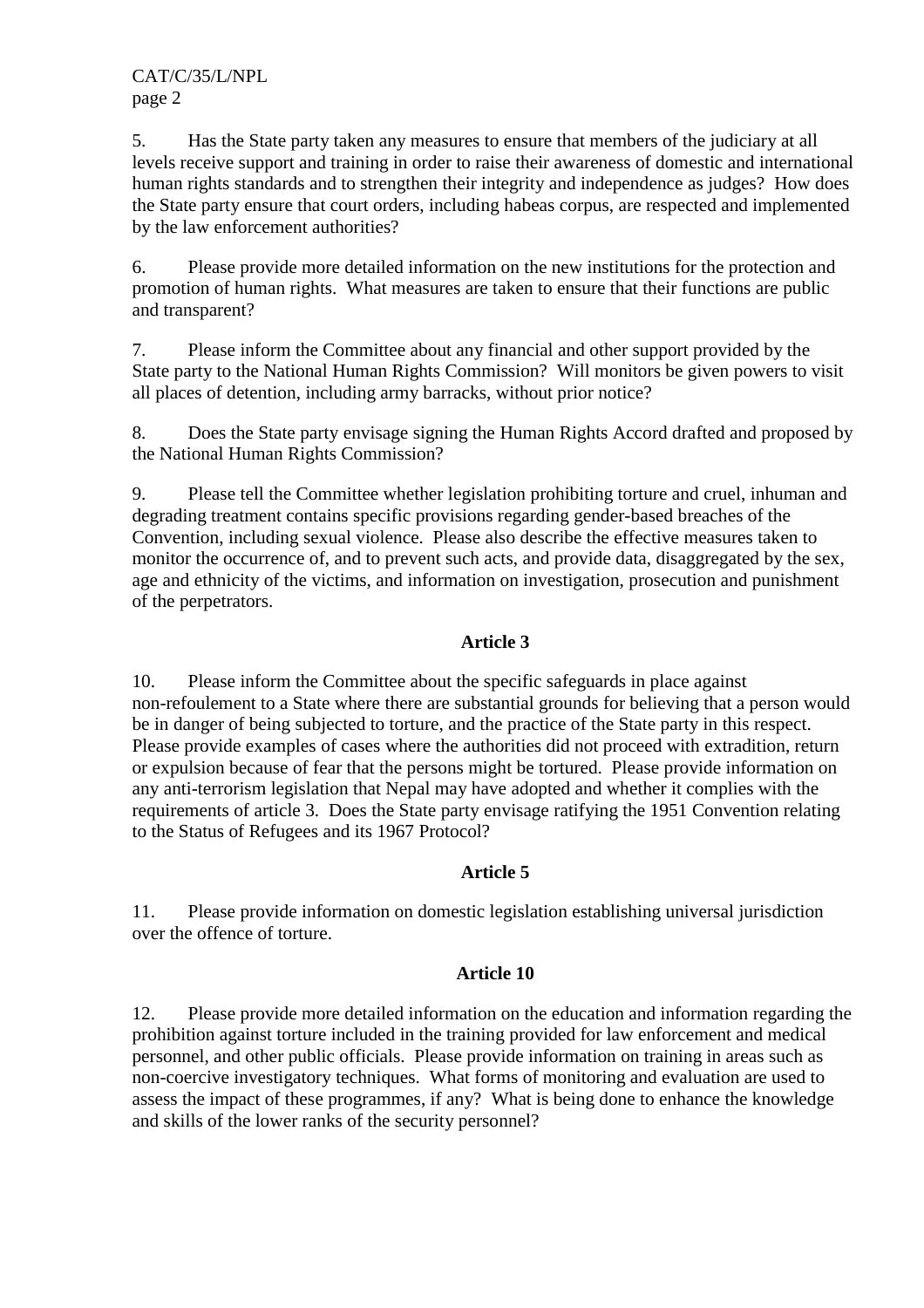CAT/C/35/L/NPL page 3

13. Please indicate further whether there are programmes to train medical personnel assigned to identify and document cases of torture and assist in the rehabilitation of victims. What steps are being taken to counter the lack of scientific equipment and of experience in carrying out autopsies and forensic investigations? What safeguards are in place to ensure that medical personnel are not subject to police intimidation and are able to examine victims independently of the police?

# **Article 11**

14. Please inform the Committee of any measures taken to ensure that interrogation rules, instructions, methods and practices as well as custody arrangements are kept under review. What steps are being taken to ensure effective and independent supervision of detention facilities? How is the prison management reform programme being implemented? How are the special needs of female prisoners taken into account?

15. Please provide updated information on the number of imprisoned persons and the occupancy rate with respect to capacity for 2002, 2003 and 2004. Does the State party envisage ensuring that information is made available on the number of detainees, disaggregated by gender, including the number of persons below 18 years, in all places of detention, including army barracks, as well as in a national registry?

# **Article 12**

16. Please provide more detailed information on specific measures taken with regard to prevention, investigation, prosecution and punishment in response to numerous allegations of torture, extrajudicial executions and disappearances committed by State agents.

17. Please inform the Committee about the number of State officers (police, prison, army, medical, etc.) who have been found in torture-related cases to have violated the human rights guaranteed by the Constitution since 1994. Are State officers suspended during the investigation? The State party is requested to provide a list of these cases to the Committee if one exists.

18. Please comment on the allegations by international non-governmental organizations of torture in custody, including gang rape and other acts of sexual violence against women and children by security forces?

19. Please provide information on the number of cases brought with respect to rape or sexual assault in custody. Please also indicate whether the perpetrators were police, prison or army officials or fellow detainees. What mechanisms have been established to counter these crimes? How many persons were convicted, and for what offences? What punishments were meted out to such persons? The State party is requested to provide a list of such cases to the Committee if one exists.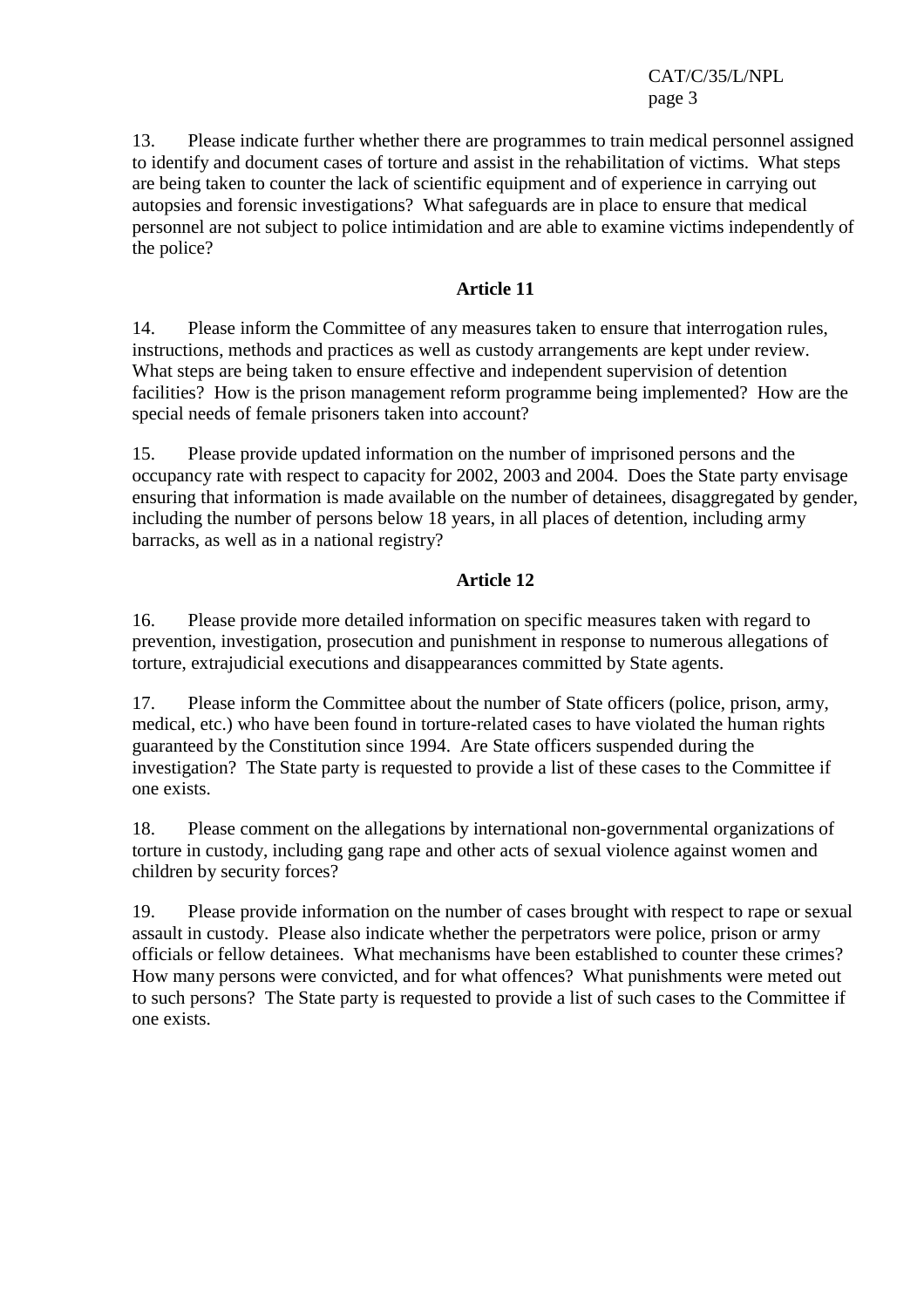# **Article 13**

20. Please indicate whether the State party plans to establish an effective witness protection programme, particularly for cases of torture, extrajudicial executions and other abuses. Is this matter under review? In particular, are there financial or other resources allocated for this purpose?

21. Are prisoners examined by a medical doctor upon arrival? If so, are injuries systematically recorded and, if reported to have been inflicted by the police, are they investigated.

# **Article 14**

22. Please provide information on compensation measures ordered by the courts and actually provided to victims of torture or their families since 1994. Please provide further statistics and examples of compensation received by victims in such cases. With reference to article 115 (10) of the Constitution, how is the right to fair and adequate compensation implemented in the context of the current state of emergency? What safeguards are in place against further harassment or intimidation of complainants?

23. Please provide information on any services that exist for the treatment of trauma and other forms of rehabilitation of torture victims. What financial allocations have been made for this purpose?

# **Article 15**

24. In cases where it is alleged that a confession was extracted under torture, and with reference to article 9 of the Evidence Act 1974, please inform the Committee of any measures taken by the State party to ensure that the burden of proof is in fact with the prosecution.

## **Article 16**

25. Please comment on allegations of ill-treatment of detainees, including overcrowded and unhygienic detention centres, and of incommunicado detention in army barracks. Does the State party envisage a complete prohibition of incommunicado detention?

26. Please comment on the allegations by international non-governmental organizations of the continued recruitment of child soldiers by the Communist Party of Nepal-Maoist (CPN-M). What measures are being taken to protect children? Does Nepal envisage prohibiting all recruitment of children into any armed forces or groups, and ratifying the Optional Protocol to the Convention on the Rights of the Child on the involvement of children in armed conflict?

## **Other**

27. Does Nepal envisage signing and ratifying the Optional Protocol to the Convention against Torture? If so, does Nepal envisage setting up or designating a national mechanism that would conduct periodic visits to places of deprivation of liberty in order to prevent torture or other cruel, inhuman or degrading treatment or punishment?